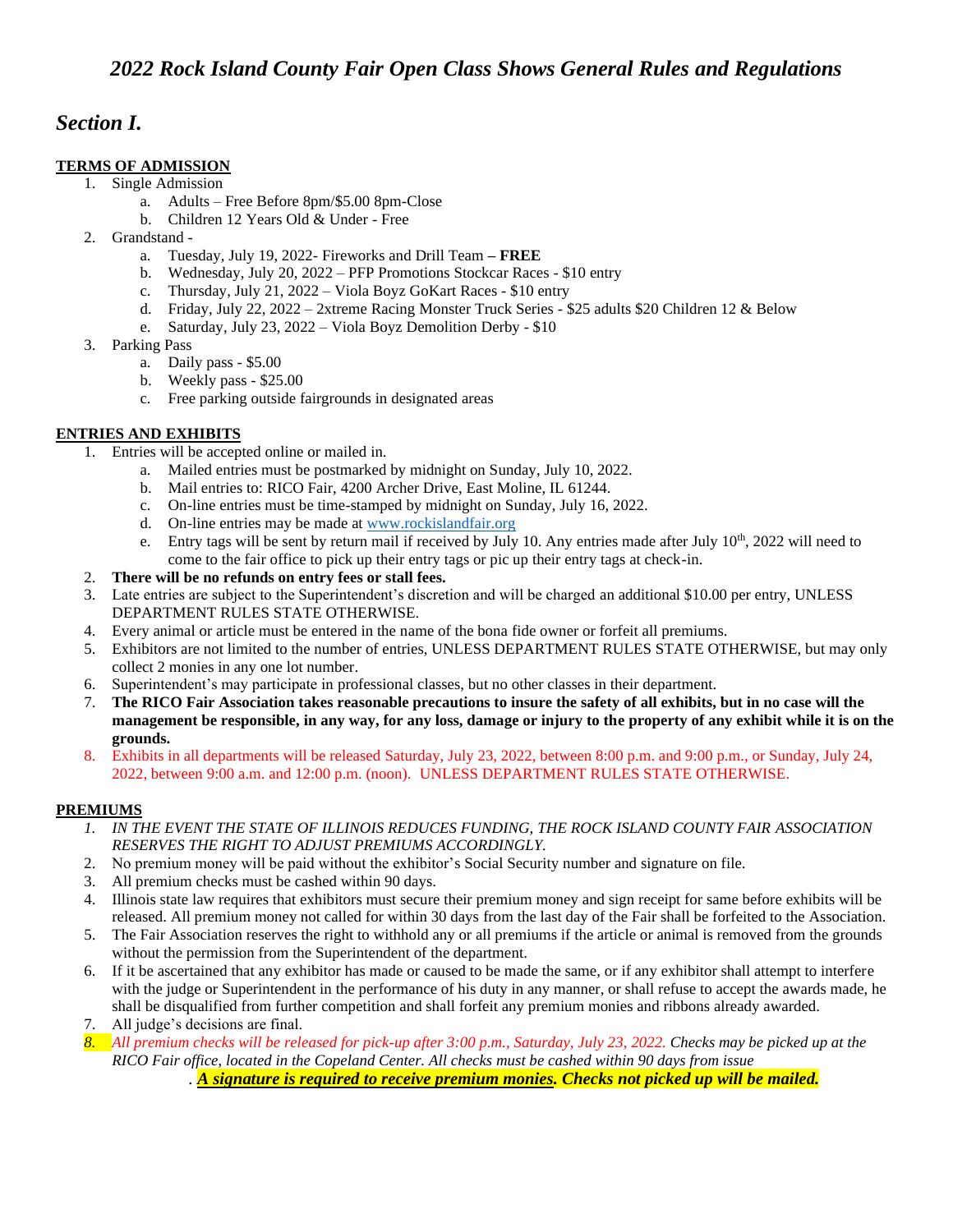# *Section II.*

## **LIVESTOCK**

- 1. The Illinois Humane Care for Animals Act prohibits physical mistreatment of animals. The use of electrical shock OR mutual striking of sheep, OR withholding feed and water are considered direct violations of the Act. The presence of any type of equipment to induce electrical shock in the exhibition area will be considered as intent to inflict electrical shock on animals under care of the person with the equipment. Persons found mistreating sheep shall be prohibited from exhibiting, forfeit any premium monies, and be dismissed from the fairgrounds.
- 2. **Persons found mistreating livestock shall be prohibited from exhibiting, forfeit their premium monies, and be dismissed from the fairgrounds. Any practice or deviation from normal, accepted care, including physical, medical, or mechanical application, other than on the prescription of a licensed veterinarian, will constitute a violation of show rules and are subject to the above provisions.**
- 3. Livestock exhibits must be in place before 10:00 p.m., Monday, July 18, 2022, unless department rules state otherwise.
- 4. All animals must be purebred and eligible for registry, except market class animals and horses.
- 5. Exhibitors must present original registration papers to the Superintendent at check in and have them available at show time.
- 6. Health papers must be presented to veterinarian for approval.
- 7. No person except the awarding committed on duty and officers of the Association will be allowed inside the arena while exhibitions are going on.
- 8. All entries must show in ring at the discretion of the Superintendents.
- 9. Only one fan is to be used per 3 animals in the barns. Only 12-gauge drop cords may be used.
- 10. No water tanks are to be placed in the arena.
- 11. All stalls or pens will be assigned by the Superintendent.
- 12. No stalls will be sold for tack at entry time. Any extra stalls will be divided by the Superintendents.
- 13. All trailers enter at Gate 1.
- 14. All livestock trailers, trucks, etc., must be parked in designated parking areas.
	- a. NO PARKING allowed west of the livestock barns.
	- b. NO PARKING allowed in the race track pit area.
- 15. Failure to adhere to parking rules will result in the forfeiture of premiums.

#### **JUNIOR LIVESTOCK, ALL DEPARTMENTS**

- 1. All exhibitors must familiarize themselves with all rules listed in the Open Class Show General Rules and Regulations, as well as the Open Class Livestock Health Rules and Regulations section of this fair book.
- **2. Open to boys and girls who are 8 years of age or in the third grade and not yet 21 years of age, on or before September 1, 2021.**
- 3. **Animals shown in the Junior Shows must be the property of the exhibitor showing them. If the same animals are shown in the Open Classes, they must be shown in the same name as in the Junior Show.**
- 4. Group showings or placing are not permitted. Herd flocks cannot be made up of animals registered in the name of an older member of the family and shown by a son or daughter in the Junior Show.

#### **GENERAL**

- 1. No dogs are allowed anywhere on the grounds except service dogs.
- 2. No premium results will be released over the phone.
- 3. A \$500.00 fine shall be imposed upon any person injuring trees, destroying fences, buildings, or any kind of advertising sign or otherwise defacing same.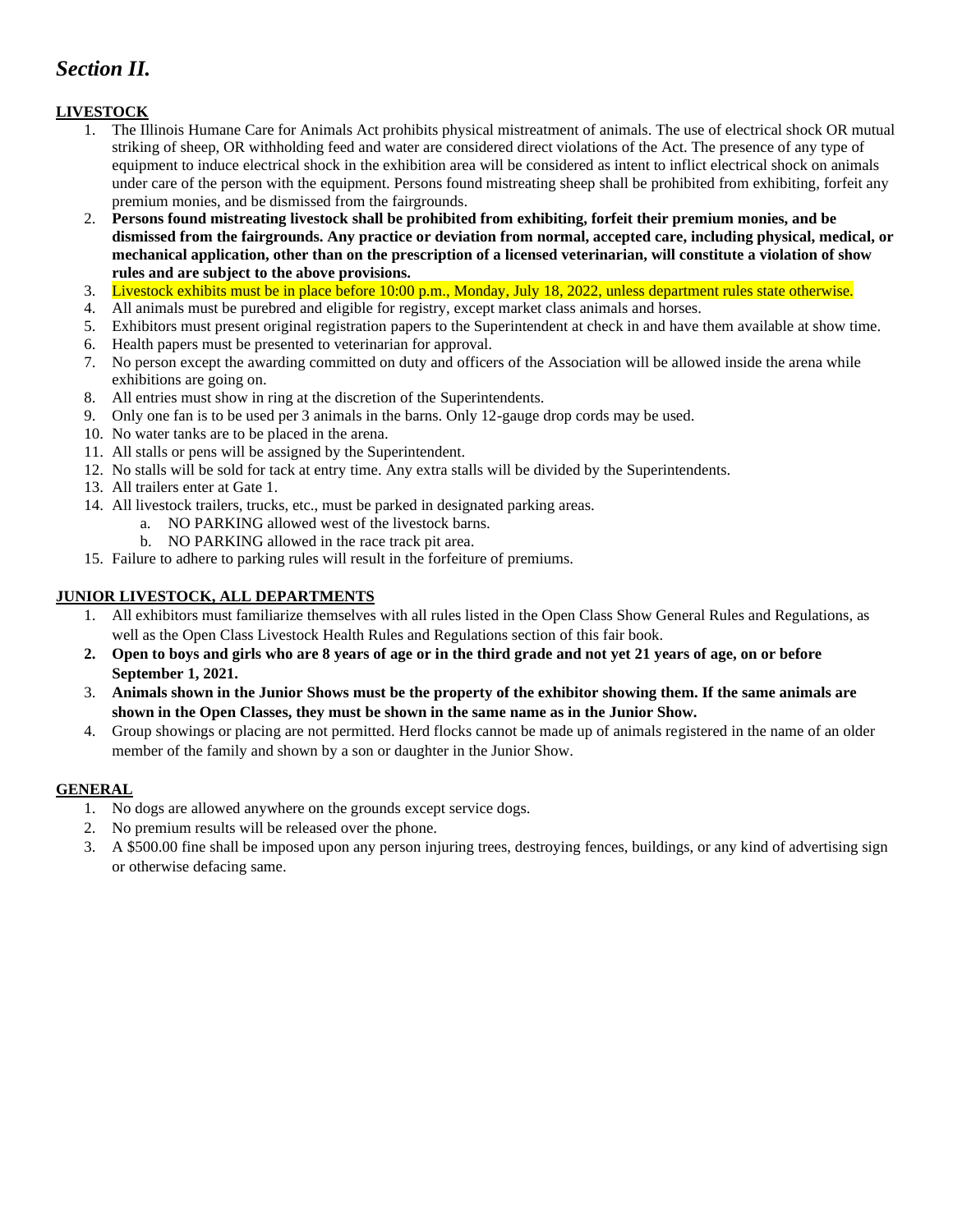For Health Requirement Information: Illinois Department of Agriculture Bureau of Animal Health and Welfare State Fairgrounds P.O. Box 19281 Springfield, IL 62794-9281 Phone (217) 782-4944

## **GENERAL REQUIREMENTS**

- 1. Exhibitors are required to familiarize themselves with all rules applicable to their exhibits.
- 2. All out-of-state animals shall require an entry permit. Entry permit numbers are available by calling the Illinois Department of Agriculture, Monday through Friday from 8:00 a.m. to 4:30 p.m., at (217) 782-4944. Permits may also be obtained online at: www.agr.state.il.us/AnimalHW/animal registry/login.php.
- 3. All animals, except as noted, shall be accompanied by a Certificate of Veterinary Inspection (CVI), which shows that the animal meets all health requirements or the State of Illinois. Certificates of Veterinary Inspections shall be made available to Bureau of Animal Health Personnel on request.
- 4. CVI means a legible record made on an official form from the state of origin which has been issued, signed and dated by an accredited veterinarian and which shows the name and address of the animal's owner or exhibitor and the results of all required tests or vaccinations. A CVI shall list only one animal identification per line; shall be presented in the form in which it was initially issued; and shall not be corrected, changed or altered in any manner.
- 5. All animals shall be officially identified. The animal(s) official identification shall be recorded on the CVI.
- 6. If animals are from tuberculosis accredited, brucellosis certified, pseudorabies qualified, or brucellosis validated herds, the identifying herd number(s) along with the date of the last herd test(s) shall appear on the CVI.
- 7. CVI for out-of-state livestock shall be void thirty (30) days after issuance.
- 8. CVI for Illinois origin livestock shall be void after ninety (90) days after issuance.
- 9. All livestock shall be subject to examination upon entry to any Illinois fair or exhibition.
	- a. Any animal showing evidence of infectious, contagious or communicable diseases shall be immediately withdrawn and held in quarantine at the owner's risk and expense until properly treated and recovered, or until the animal is released to return to the owner's premise.
	- b. Any livestock infected with scabies, mange, active lesions or ringworm, sore-mouth, or multiple warts which are easily visible without close examination shall not be permitted to exhibit and are subject to quarantine or removal from the fairgrounds.
	- c. Sheep and goats with caseous lymphadenitis as evidenced by draining abscesses shall not be exhibited and are subject to immediate quarantine or removal from the fairgrounds.
- 10. Illinois Department of Agriculture personnel or designee may collect blood, tissue, milk or urine samples from any animal being exhibited and/or raced at an Illinois fair to test for the presence of illegal drugs or banned substances. New examination techniques, such as ultrasound, may also be used at any time while the animals are on the grounds. The Illinois Department of Agriculture or designee may collect urine, blood, tissue, or other test samples from exhibition animals at the time of slaughter.
- 11. All exhibitors of animals at any Illinois fair or exhibition shall comply with the provisions of the Illinois Humane Care for Animals Act. If violations are observed, the animal(s) will be excused from exhibition and be ordered removed from the grounds with all awards being forfeited.
- 12. Any practice or deviation from normal, accepted care, including physical, medical, or mechanical application, shall constitute a violation of show rules and may result in the animal(s) disqualification and removal from the fairgrounds.
- 13. Any Illinois cattle, bison, cervidae or goats being exhibited in non-accredited free status must be isolated from the remainder of the herd/flock upon return to Illinois and retested for Tuberculosis 60-120 days post entry.

## **CATTLE**

Individual identification of each animal shall be either a fully healed and legible tattoo, official metal ear tag, registration number (can only be used if tattoo is recorded on the registration certificate or for breeds where pictures are acceptable), or individual brands, if brand is recorded on the registration certificate.

## **ILLINOIS CATTLE**

- 1. Brucellosis
	- a. Illinois is a Bovine Brucellosis Class-Free state. Brucellosis testing is not required for Illinois cattle.
- 2. Tuberculosis
	- a. Illinois is an accredited Tuberculosis-Free state. Tuberculin testing is not required for Illinois cattle.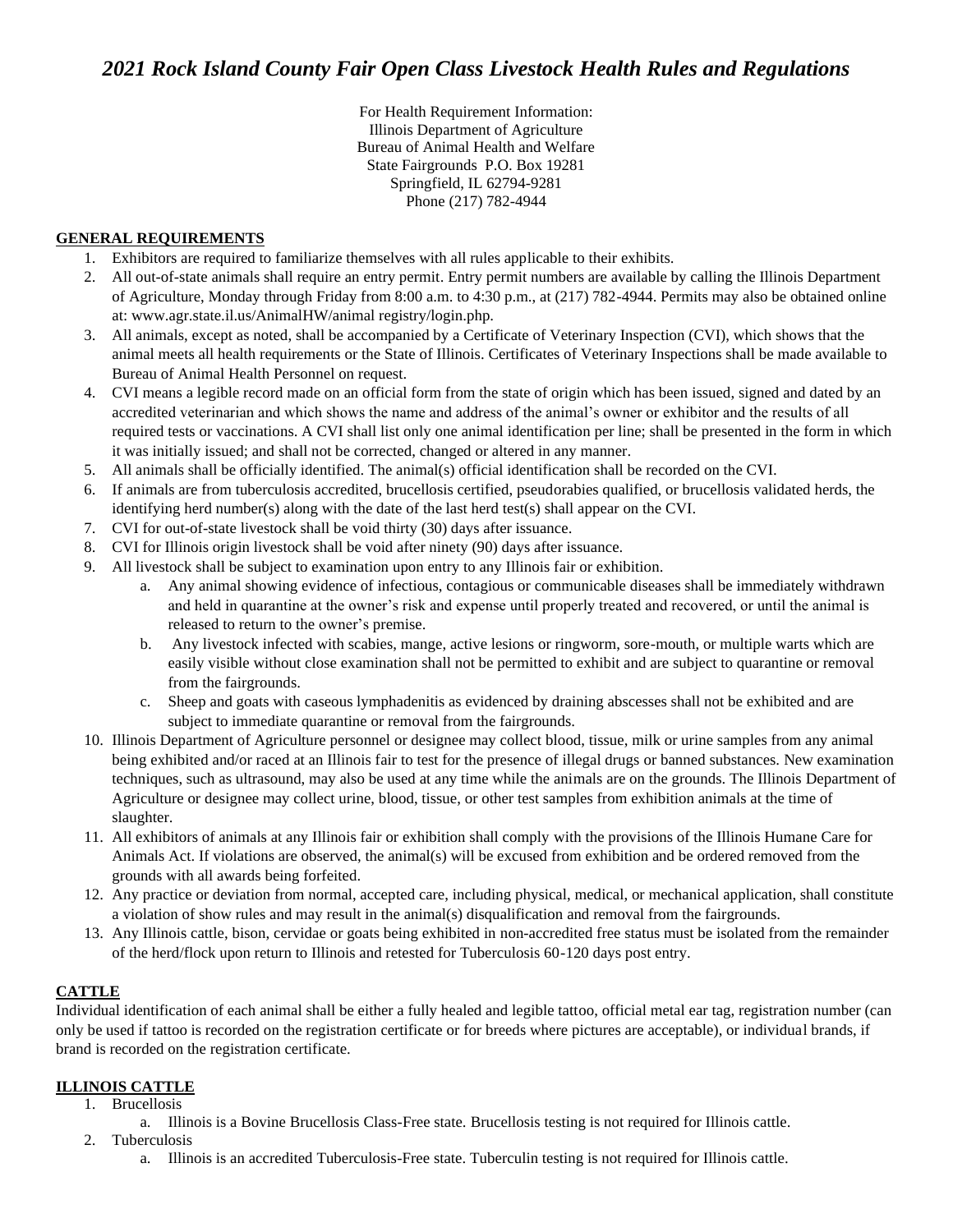#### 3. **Illinois steer and claves under 6 months of age are not required to have a CVI.**

#### **OUT-OF-STATE CATTLE**

1. All out-of-state animals shall require an entry permit. Entry permit numbers are available by calling the Illinois Department of Agriculture, Monday through Friday from 8:00 a.m. to 4:30 p.m., at (217) 782-4944. Permits may also be obtained online at: www.agr.state.il.us/AnimalHW/animal registry/login.php.

#### **Brucellosis**

- 1. Female cattle six (6) months of age and older and bulls eighteen (18) months of age and older shall be negative to an official test for brucellosis within thirty (30) days prior to entry, unless exempt by one (1) of the following:
	- a. Originate directly from a certified brucellosis-free herd.
	- b. Official vaccinates of dairy breeds under twenty (20) months of age or official vaccinates of beef breeds under twenty-four (24) months of age.
	- c. Animal originated from a "Class Free" state (if entire state is so classified).
	- d. Steers and spayed heifers are not required to be tested for brucellosis.
	- e. Negative brucellosis test shall be conducted at a state or federal laboratory within 30 days prior to exhibition.

#### **Tuberculosis**

- 1. Accredited Tuberculosis-Free states
	- a. No tuberculin test required. All cattle, including steers, originating from an Accredited Tuberculosis-Free State, may enter Illinois for exhibition when accompanied by a CVI by an accredited veterinarian within 30 days.
- 2. Non-Accredited Tuberculosis-Free Areas or States (Not TB free)
	- a. Cattle must originate from a herd where a complete herd test was conducted within the past year.
	- b. The individual animals entering Illinois must be negative to an additional tuberculin test conducted **within 30 days prior to exhibition.**
- 3. Cattle that enter Illinois for exhibition and remain in Illinois (animal does not return to the state of origin within 30 days) must be isolated and retested for TB 60-120 days from the last official TB test date.

#### **SHEEP**

- 1. Individual identification of each animal shall be by an ear tattoo or official metal or plastic tag. A microchip ID is acceptable if the owner provides the reader.
- 2. Ear tattoos may be used when a registration certificate, listing the tattoo number, accompanies the animal.
- 3. When using ear tags, the tag must indicate the premises ID and state of origin. The tag number must be assigned by a state or APHIS representative and recorded in the Scrapie Record Database.

#### **ILLINOIS SHEEP**

- 1. Sheep originating from a flock that has previously been classified as either an infected or source flock can be exhibited in Illinois upon the completion of an approved flock plan.
- 2. For any animal born after 1/1/02, the CVI must include the flock of birth and the flock of origin, if different.

#### **OUT-OF-STATE SHEEP**

- 1. All out-of-state animals shall require an entry permit. Entry permit numbers are available by calling the Illinois Department of Agriculture, Monday through Friday from 8:00 a.m. to 4:30 p.m., at (217) 782-4944. Permits may also be obtained online at: www.agr.state.il.us/AnimalHW/animal registry/login.php.
- 2. Sheep originating from a flock that has previously been classified as either an infected or source flock can be exhibited in Illinois upon completion of an approved flock plan.
- 3. For any animal born after 1/1/02, the CVI must include the flock of birth and the flock of origin, if different.

#### **MARKET LAMBS**

1. All wethers must be slick shorn (show ring ready) before weigh-in so that show lamb fungus can be identified.

#### **ILLINOIS SWINE**

**Identification:**

- 1. Swine shall be identified by an official ear tag, tattoo or recognized breed ear notch.
- 2. Ear notch identification is acceptable for barrows, crossbreed gilts and breeding swine. (Note: Ear notch identification of crossbreed swine does not satisfy USDA identification requirements for brucellosis and pseudorabies testing).

**Brucellosis:** Brucellosis testing is not required for Illinois swine.

#### **Pseudorabies: Pseudorabies testing is not required for Illinois Swine.**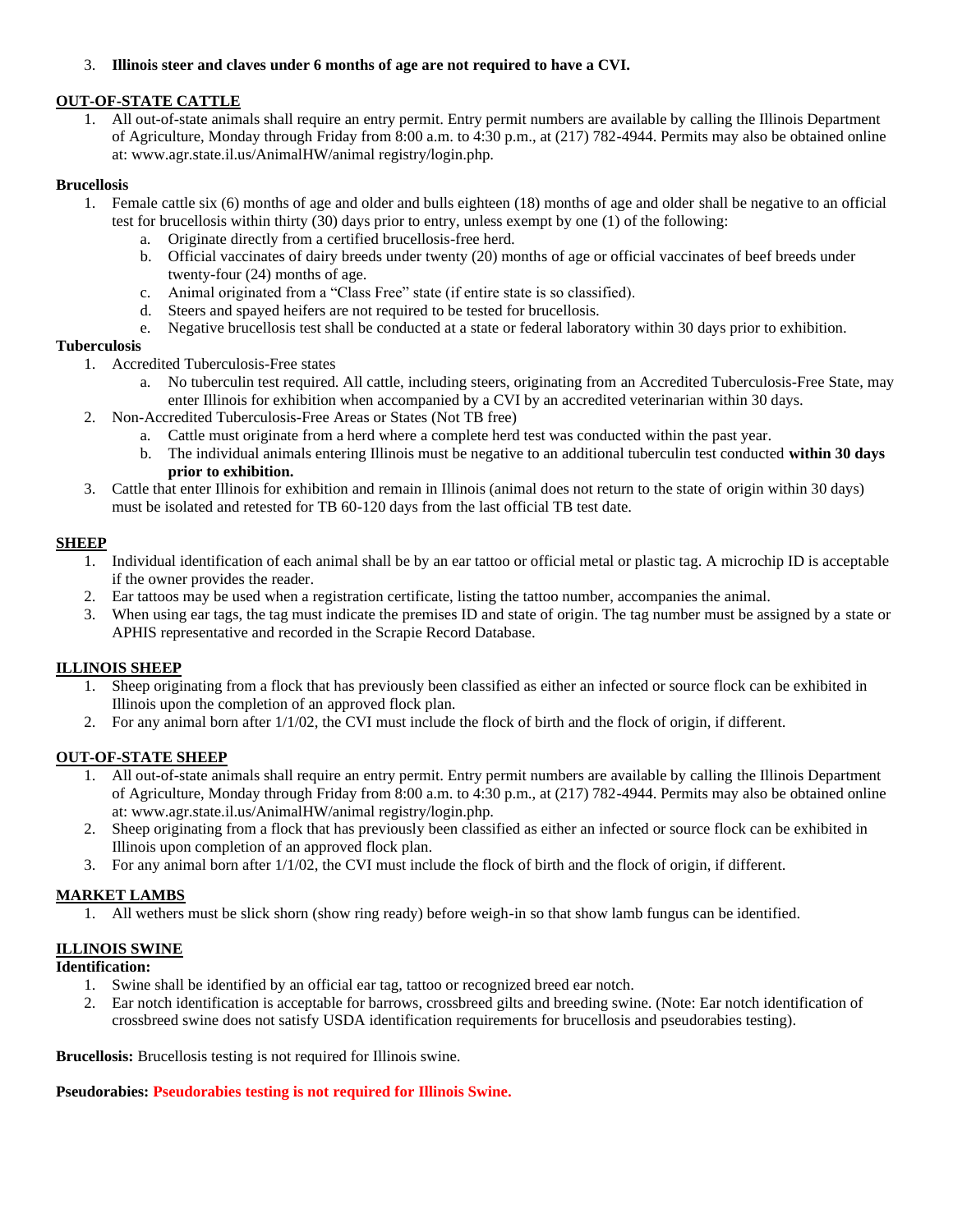#### **OUT-OF-STATE SWINE**

1. All out-of-state animals shall require an entry permit. Entry permit numbers are available by calling the Illinois Department of Agriculture, Monday through Friday from 8:00 a.m. to 4:30 p.m., at (217) 782-4944. Permits may also be obtained online at: www.agr.state.il.us/AnimalHW/animal registry/login.php.

#### **Identification:**

- 1. Individually identified by an official ear tag, tattoo or recognized breed ear notch.
- 2. Ear notch identification **is not** acceptable for crossbred animals.

#### **Brucellosis:**

- 1. Breeding swine 4 months of age and older shall be negative to an official test for brucellosis within 30 days prior to exhibition unless exempt by one (1) of the following:
	- a. Originate immediately and directly from a validated brucellosis-free herd.
	- b. Originate directly from a validated brucellosis-free state.
- 2. Swine brucellosis tests for exhibition shall be conducted at a state or federal laboratory.

#### **Pseudorabies:**

- 1. Swine originating from a Pseudorabies Stage IV or V state are exempt from the pseudorabies testing requirement.
- 2. Swine originating from a Pseudorabies Stage III state shall be negative to an official test for pseudorabies conducted within thirty (30) days prior to entry or originate immediately and directly from a qualified pseudorabies negative herd.
- 3. Swine originating from a Pseudorabies Stage I or II shall be negative to an official test for pseudorabies conducted within ten (10) days prior to entry.
- 4. Barrows and females in market classes must meet the same requirements as breeding swine.

#### **GOATS**

- 1. Individual identification of each animal shall be by an ear tattoo or official metal or plastic tag. A microchip ID is acceptable if the owner provides the reader.
- 2. Tattoos may be used when a registration certificate, listing the tattoo number, accompanies the animal.
- 3. When using ear tags, the tag must indicate the premises ID and state of origin. The tag number must be assigned by a state or APHIS representative and recorded in the Scrapie Record Database.
- 4. Ears should be used for tattooing when possible. If there is no space in the ear, the flank or tail fold may be used.

## **ILLINOIS GOATS**

- 1. Goats originating from a herd that has previously been classified as either an infected or source herd can be exhibited in Illinois upon the completion of an approved flock plan.
- 2. For any animal born after 1/1/02, the CVI must include the herd of birth and the herd of origin, if different.

## **OUT-OF-STATE GOATS**

- 1. All out-of-state animals shall require an entry permit. Entry permit numbers are available by calling the Illinois Department of Agriculture, Monday through Friday from 8:00 a.m. to 4:30 p.m., at (217) 782-4944. Permits may also be obtained online at: www.agr.state.il.us/AnimalHW/animal registry/login.php.
- 2. Goats originating from a herd that has previously been classified as either an infected or source herd can be exhibited in Illinois upon completion of an approved herd plan.

#### **Tuberculosis**

- 1. Goats from areas or states that are not Accredited Bovine Tuberculosis Free, must be accompanied by a CVI indicating that the goats originated from a herd where a complete negative herd test has been conducted within the past twelve (12) months and the individual animals are negative to a tuberculin test conducted within thirty (30) days prior to entry.
- 2. For any animal born after 1/1/02, the CVI must include the herd of birth and the herd of origin, if different.

#### **RABBITS**

1. There are no requirements governing the movements of rabbits within or into Illinois.